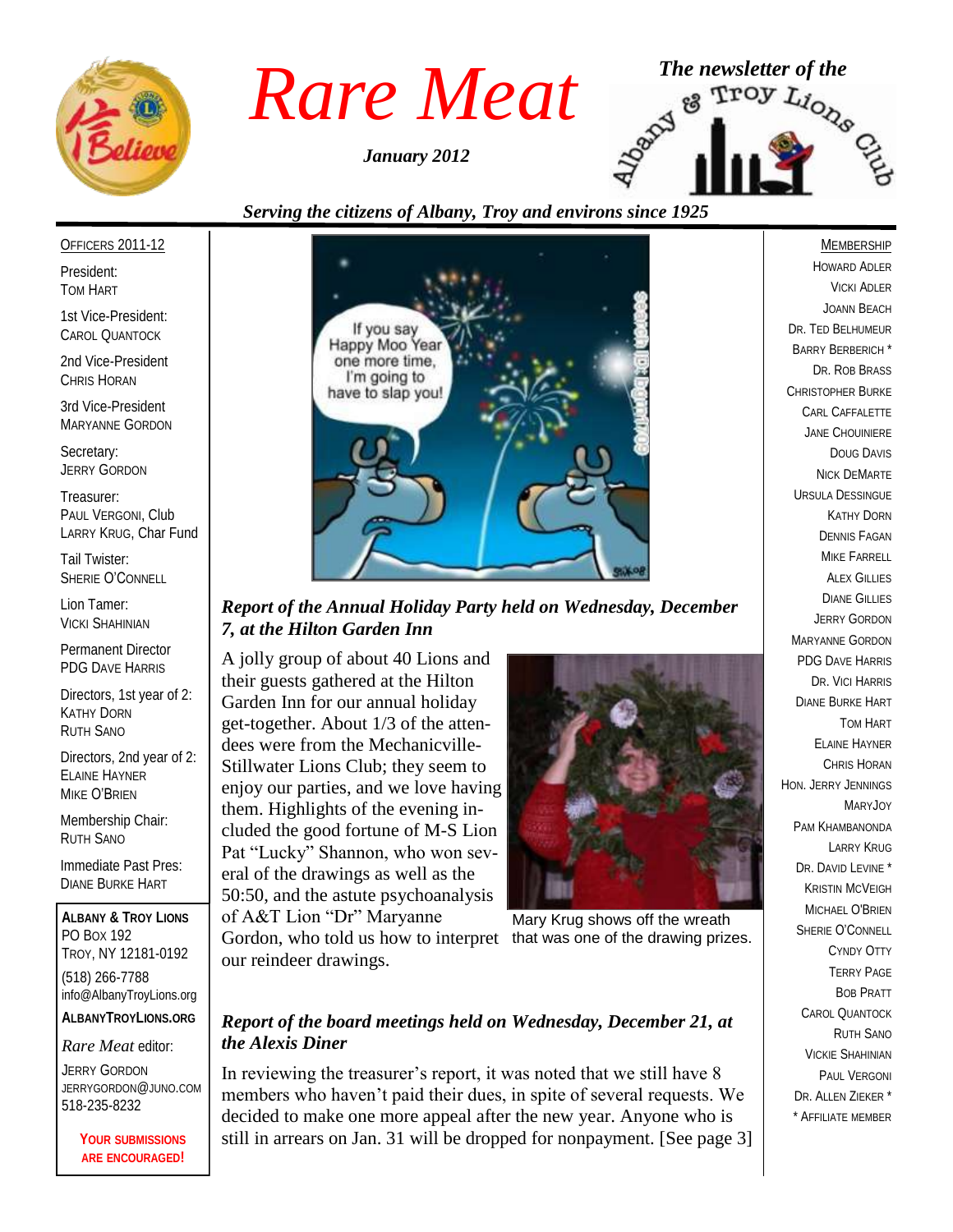The wreaths program netted us approximately \$700, and we netted about \$500 on popcorn sales at the Victorian Stroll, thanks to the Lion Ruth and Bob Sano donating the repair costs on the popcorn machine.

The holiday party went well, and everyone had a great time. M-S Lion Pat Shannon donated her 50:50 winnings back to the club, so we were able to donate \$75 to the Holiday Hunger Appeal on a day when all donations were matched.

We have picked up another eyeglass-collection spot: Dr Rickert's office in Star Plaza in Guilderland. Members of the now-defunct Guilderland LC will continue to cover their other sites for the time being.

We voted to do a blood drive every quarter, in March, June, August, and December, with 2 in Albany County and 2 in Rensselaer County. Jerry will contact ARC to set them up.

Lion Terry Page has resigned from her post as hearing chair, in which she has been performing admirably for several years. Now we need someone to fill this important position. Her final three applicants were handled thus:

- Because Lion Terry was unable to get sufficient financial information, we voted to deny assistance to a woman from Nassau.
- A gentleman from Troy has already paid \$3000 for hearing aids. We voted to reimburse him \$200, which is what we would have spent if he had come to us in the first place.
- We voted to provide hearing aids to a woman from Wynantskill, paying for them with the credit that Lion Vici Harris has accrued with Starkey Company from our previously-donated used hearing aids.

We had a request from a Troy woman to whom we have previously supplied eye glasses, and another from a Lansingburgh woman, for financial help with Christmas gifts. They were referred to the Lansingburgh Boys & Girls Club.

We voted to donate \$25 to St Paul's Center.

## *Blood Drive*

We had another successful blood drive on Wednesday, Dec 21 at the Holiday Inn Express in Latham. Between phone calls ahead of time and working at the drive itself, seven Lions spent a total of 44 hours and two Lions donated blood. The Red Cross collected 38 units, which is enough to potentially save 114 lives.





Lions Carol Quantock (left) and Vicki Shahinian bleeding for the cause.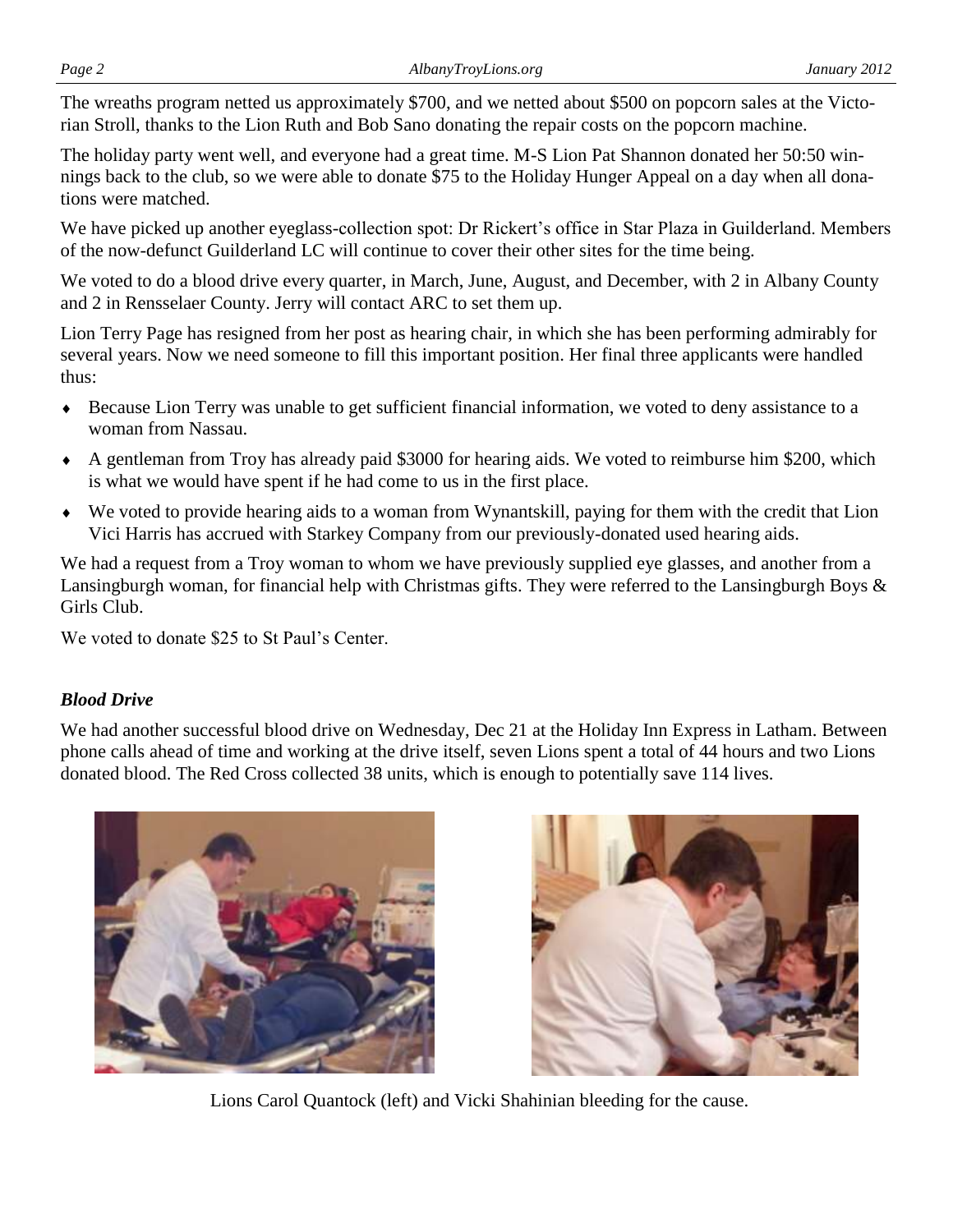

## *Shoes for the Shoeless…*

Lion Al O'Neill, from the Glasgow (Delaware) Lions Club, oversees an outreach program that collects used (but still usable) shoes, clothing, furniture, etc. for distribution in five Appalachian locations in Virginia, Kentucky, Ohio and West Virginia. The Delmar Bootery in Stuyvesant Plaza in Albany has been the local collection point for this "Shoes for the Shoeless" campaign. Once a year, he drives up here pulling a 32-foot trailer, loads it with shoes, and heads back to Glasgow (about 270 miles from Albany), all in the same day.

This year, he showed up on Saturday, Dec. 3, and for the 8th year in a row, a contingent of Lions was on hand to help. Lions Jerry Gordon, Larry Krug, Mike O'Brien, Carol Quantock, and Paul Vergoni plus 3 non-Lions managed to load 9000 pairs of shoes in about 2 hours.

If you've got any shoes you're no longer wearing, consider putting them aside for this worthy cause. Delmar Bootery usually accepts shoes only during October.



Before ▲ ▼ After



## *Dues are Due…*

Lion Paul sent out dues notices early in July, at the start of the new Lions year, requesting that dues be paid by September 1. Unfortunately, **8** of you haven't paid yet (you know who you are). **PLEASE put your check in the mail TODAY!** Can't find your statement? It's **\$65**, payable to A&T Lions Club; mail it to Lion Paul Vergoni, 7 Davis Place, Latham, NY 12110-1181. **This is the last time this notice will appear. We really hate to do it, but any member who hasn't paid by Jan. 31, 2012, (or made some other arrangement) will be dropped for non-payment.**

### *Our next meeting...*

Our next general meeting will be on **Wednesday, January 4**, at the Red Front. Come and hear Elaine Phelan tell us what's new in tax law. Also, we'll be inducting two new members. Let's get a good turnout to welcome them into the club.

## *Happy Birthday!*

Happy **January** birthday to these A&T Lions:

23rd - Chris Burke 25th - Rob Brass



## *Happy Anniversary!*

Happy Lions anniversary to these **January** inductees:

MaryJoy - 1 year Pam Khambonanda - 20 years